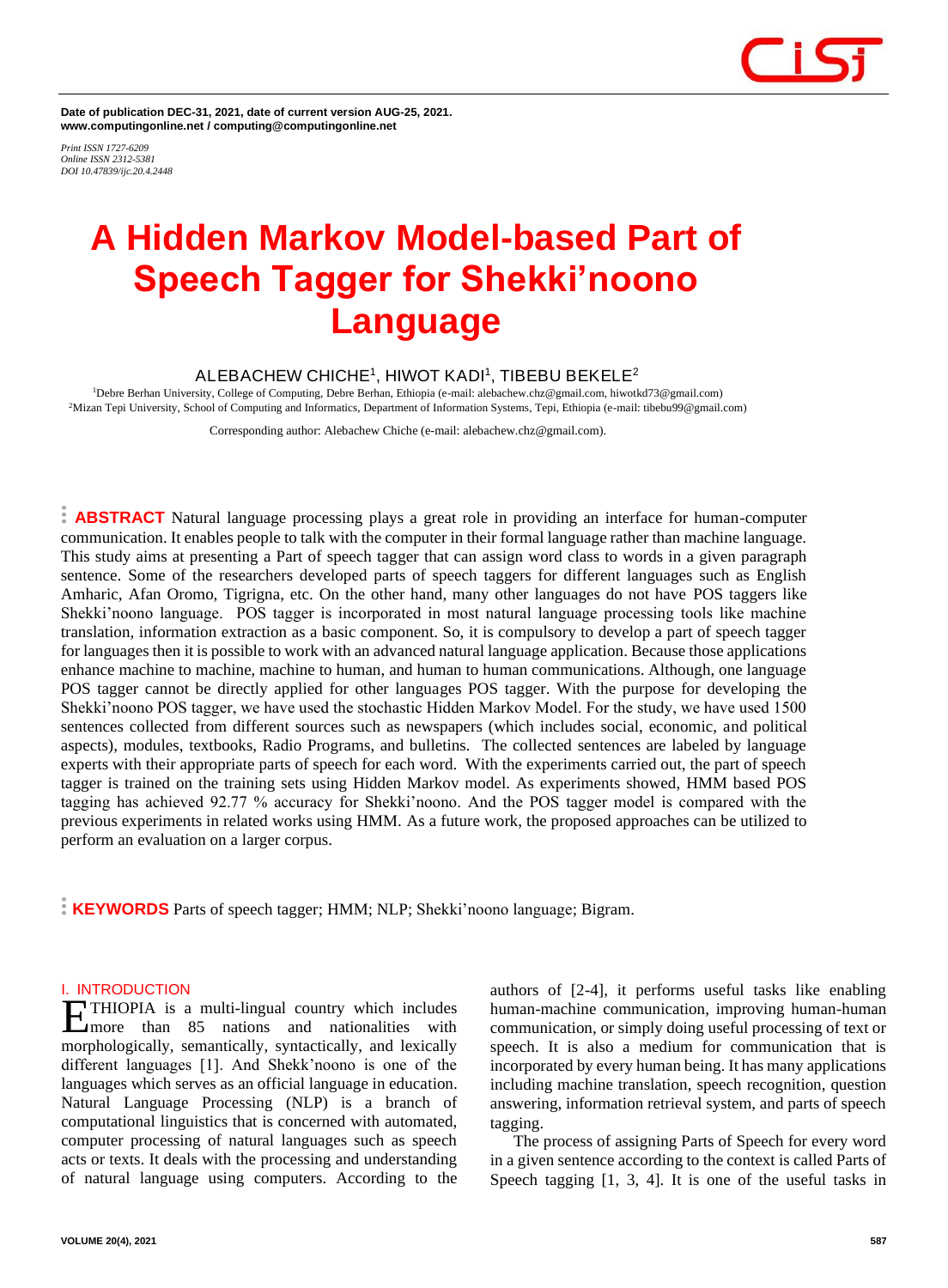Natural Language Processing (NLP). It plays an important role in Speech and NLP such as Speech Recognition, Speech Synthesis, Information Retrieval, word sense disambiguation, and machine translation [5, 6]. Parts of speech ambiguity is a common feature of a majority of the world's languages. Many languages, especially on the African continent, are under-resourced in that they have very few computational linguistic tools or corpora (such as lexica, taggers, parsers, or tree-banks) available. It is a process of assigning a tag to every word in a sentence that serves as a preliminary task for carrying out tasks like chunking, dependency parsing, and named-entity recognition on any language. All of these NLP systems must use part of speech tagger as their preprocessor components for their best performance [6, 7].

According to [4, 9, 10], many languages, especially languages of developing countries, have no sufficient resources and tools required for the implementation of human language technologies. These languages are commonly referred to as under-resourced or pi languages. Shekki'noono language is among the under-resourced languages. Since the structural complexities of natural languages differ from each other, natural language processing applications, there is a need to develop natural language processing applications for each language.

So our work focuses on carrying out POS tagging for Shekkinoono. Much of the research in POS tagging was devoted to resource rich languages like English and French. African languages like Shekkinoono have received far too little attention. It is a very crucial task for any language processing activities [8]. Parts of speech tagging is one of the natural language core application areas and not yet that much developed for under-resourced languages like Shekki'noono language.

The Viterbi algorithm has been used for implementing the tagger and it is a dynamic programming algorithm that optimizes the tagging of a sequence, making the tagging much more efficient in both response time and memory consumptions of the corpus during training and testing. HMM is one of the statistical approaches in natural language processing activities and can tag more than 100 sentences in one second. It takes the product of two pieces of information together that is, it finds the tag sequence that maximizes the likelihood of the product of word probability (P (word /tag)) and tag sequence probability (P (tag / previous n tags)) [5].

The basic problem while doing this research work was the lack of data corpus and language experts needed for building and testing the model. The tag sets used are meant to give information of words about their word class categories only, but not about the issues like gender, number, and tense aspects, etc. The experimental training is mainly concentrated on bigram to know the performance of the tagger.

Given this circumstance, there is a need to develop a POS tagger for Shekkinoono. In this paper, we present an effective POS tagger using HMM machine learning approach for under-resourced Shekkinoono language. Finally, the POS tagger model is compared with the previous experiments in related works using HMM.

The findings of this study will have significance to initiate other researchers to participate in different computational researches of Shekkacho language since no research has been done in the area of computational linguistic in this language.

The paper is organized as follows: Section 2 provides related works on POS tagging based on literature for various languages. Section 3 describes the data preparation and language characterstics. Section 4 discusses methods and techniques used in this study. Section 5 presents the lexical analysis of the data. Section 6 describes the experimental results. Section 7 provides the comparision of the proposed work with othres. Section 8 concludes this paper.

#### **II. RELATED WORKS**

Although, it was proposed to develop POS tagging model for resource rich languages like English and French in many research works [1-20], much less attention was given to under-resource languages like Shekkinoono. And several methodologies were explored to develop part of speech tagging for Shekki'noono language [5, 11-15]. All of the sources which have been explored are to support as input for the Shekki'noono language tagger.

Yemane, et.al. [16] designed a Tigrinya part-of-speech tagging with morphological patterns and the new Nagaoka Tigrinya corpus. The researchers tried to collect from the newly constructed Nagaoka Tigrinya Corpus. The corpus was collected from a newspaper published in Eritrea in the Tigrinya language sentences to develop a POS tagger. From this 85 % of the annotated corpus is used for training and the remaining 15 % of the corpus is used for testing the tagger. For this study, 13 tagsets are deployed for developing the Tigrinya POS tagger. Moreover, the study has followed three steps to reach a final decision, namely statistical analyzer, tagset finder, and part of speech tagging determiner. Finally, the POS tagger was tested using different testing parameters. Based on these the tagger scored 82.26 % accuracy and 66.73 % accuracy using statistical data and without statistical data respectively. The other author called Lanka and Science [17], used the same method, the Hidden Markov Model approach, to develop a part of speech tagger for the Sinhala language. Similarly, the researchers used 2754 sentences with 26 tagsets to develop the Sinhala language part of speech tagger. In this study, two basic steps have been followed to train and test the part of speech tagger. The first step is training in which the training data is trained using the Viterbi algorithm under the N-gram model. The second step is the testing phase in which untagged row texts are passed through the trained algorithm trained on an annotated corpus. The performance of the POS tagger is tested using crossvalidation evaluation mode. Based on cross-validation testing mode, the POS tagger registered an accuracy of 95 % for unknown texts. The authors in [12] also used Hidden Markov Model for developing part of speech tagging for the Manipuri language. The POS tagging process of the tagger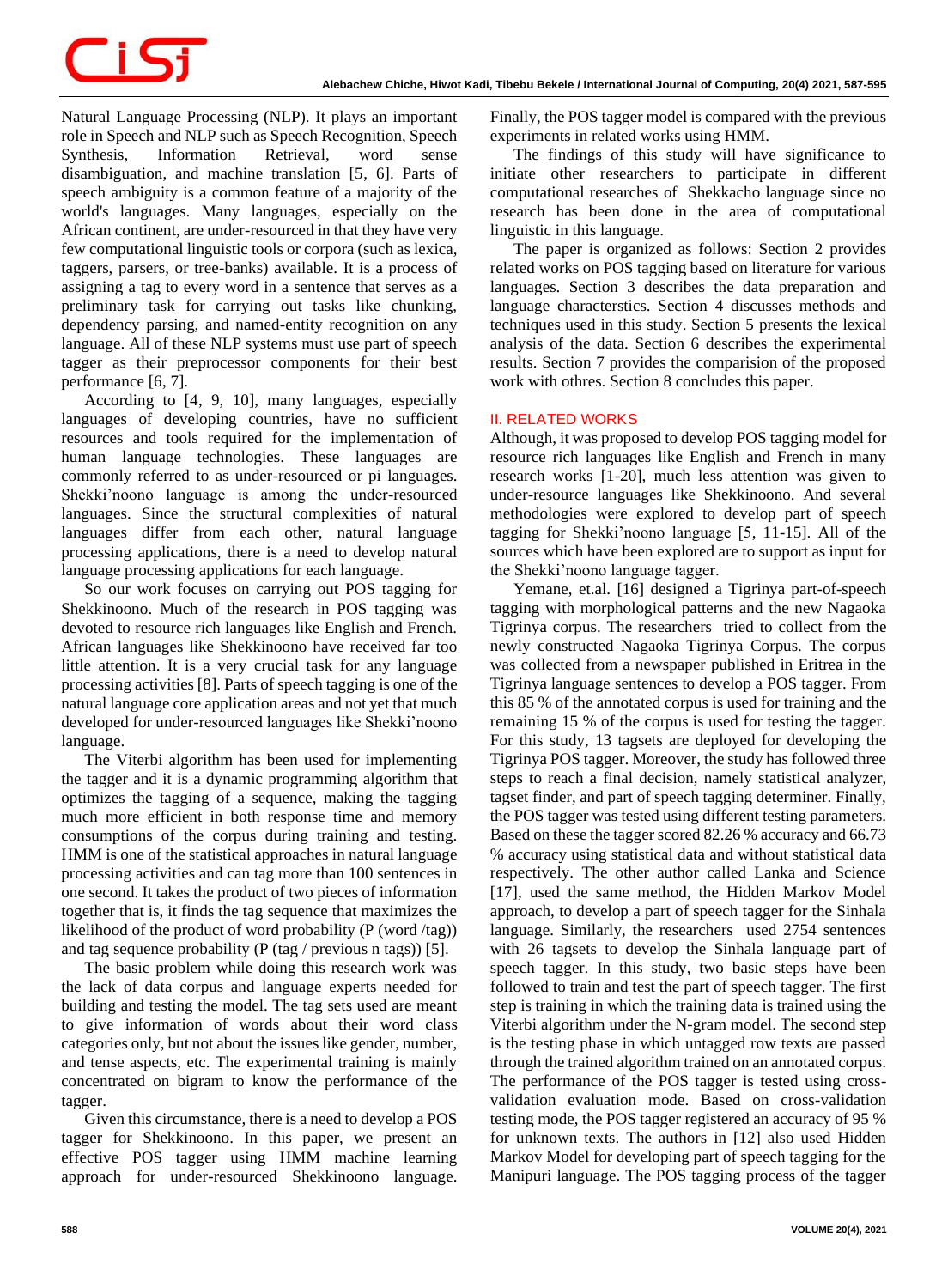uses both unigram and bigram model for training the training corpus. In this study, the researchers have used 2000 tagged sentences for training with 97 tagsets. On this training set with 97 tagsets, the POS tagger has performed 92 % accuracy. On the other hand, the tagger performed 80 % accuracy with 12 tagsets. As stated by researchers, the performance of the tagger developed in this study is overweighed the previous POS tagger developed for the Manipuri language.

Siraj [11] developed the SomaliPart of Speech Tagger using machine learning Approach. The researcher developed a POS tagger using different machine learning approaches (i.e., HMM and CRF) and neural network model. Our Somali POS tagger outperforms the state-of-the-art POS tagger by 87.51% on a tenfold cross-validation. Moreover, the researcher also used relatively better Amharic tagsets and a large size corpus than the previous works for the Amharic Language. He used 30 tagsets and 210,000 words of text corpus for the experiment. The other researcher called Getachew [5] deployed the Hidden Markov Model to develop simple Parts of speech tagger. He defined 25 tagsets for the POS system. Lexical probability and contextual probability was used to find the most probable tag of a word. Yemane [18] proposed a machine learning approaches for amharic parts-of-speech tagging. Their aim was to improve the performance of POS tagging for the Amharic language. They used an extension of the existing annotated data, morphological knowledge, feature extraction, applying grid search by tuning parameter and the tagging algorithms were also examined to get a significant performance difference in comparison with the previous work. The newly constructed and extended tagsets have contributed to the high performance of the proposed approach. The researcher extended ELRC tagset and constructed a new tagset from Quran and Bible. The experimenatal results show that the average accuracy of 86.44, 92.27 ,95.87 for ELRC, ELRCQB and ELEC-Extended tagsets respectively. Lisette G., et al [8] described a morphological tagger for Spanish based on Cuban corpora using different tagging methods. The proposed tagger combines methods like Hidden Markov Models with some heuristics and dictionaries to come with better part-of-speech tagger. A morphological analyzer has been used to reduce possible grammatical tags and to obtain its morphological information also. The proposed tagger achieves 97.76 % accuracy for a given corpus.

Diesner [19] presented a part of speech tagger for the Arabic language. As stated by the authors, because of the absence of the readymade Arabic corpus, they tried to develop the Arabic POS tagger from the beginning. Similar to the POS tagger developed by Abate and Techibel [14] a hybrid approach incorporates rule-based and statistical methods to develop Arabic POS tagger. Gamback investigated detailed experiments using TnT SVM Tool and Mallet techniques on three different tagsets. From the experiment, the researchers received overall accuracies of 85.56%, 88.30%, and 87.87% for TnT, for SVM and MaxEnt, respectively, using the ELRC tagset.

From the above review, one can understand that though there are many works available for different languages still more works are expected to design better POS taggers for these languages. Herewith, developing the POS tagger is the ultimate solution to identify different types of tags and tagsets and assign word class to a given word in the given sentences accordingly to help the researchers to do further researches in the area of natural language processing.

Through this work, the research areas and directions in developing and deploying part of speech tagging are mentioned and the trends of POS tagging using the Hidden Markov Model (HMM) are studied. The proposed solution all over again diminishes the problems of investigating other language technology research which could be done on top of POS tagging.

#### **III. SHEKK'NOONO CORPUS AND TAG SETS**

#### *A. CORPUS PREPARATION*

The sources of sentences that are needed for parts of speech tagging for Shekki'noono language are diverse. After preprocessed those data sources are used for testing and training the performance of the Shekki'noon POS tagger. Such data sources in the Shekk'noon language can be find in newspapers. They include (Social, Economically, Political and Religious aspects), textbooks like (Primary and Secondary School), modules and proverbs. All of those sentences are collected in the form of soft and hard copies. For the work, we have used manual typing to change the hard copy to softcopy. The ways of tagging process are carried out manually with the help of an expert in linguistic field, who are currently working with the Textbook and curriculum development for the two languages. The Parts of Speech Tagging data will be divided into two subsets namely the training data set and test data set. The lexicon will be developed to calculate the probability of the listed word category from the developing corpus for the study. Subsequently, there is no tagset developed for Shekk'noon language for Natural Language Processing. Finally, we have used 1500 sentences (23,300 words) tagged corpus for training the tagger and evaluating its performance for Shekk'noon.

For this work, part of speech has been identified for Shekki'noon language. As indicated in [20], Shekki'noon language has all the lexical categories of words known to exist. These are nouns, verbs, adjectives, adverbs, pronouns, prepositions, conjunctions, and interjections. These categories are characterized based on the lexical meanings of the words. So, the word class identification of a given word in a sentence should be based on the positional role of words for part-of-speech tagging. For instance,

*Gabbiti dishe kero haggiye. 'Gabbito built a thatched house'.* 

*Gabbiti dishe deeboo hammiye. 'Gabbito has gone to bring thatched'.* 

The word dishe'thatched' in the first sentence has taken the position of an adjective to describe the types of house,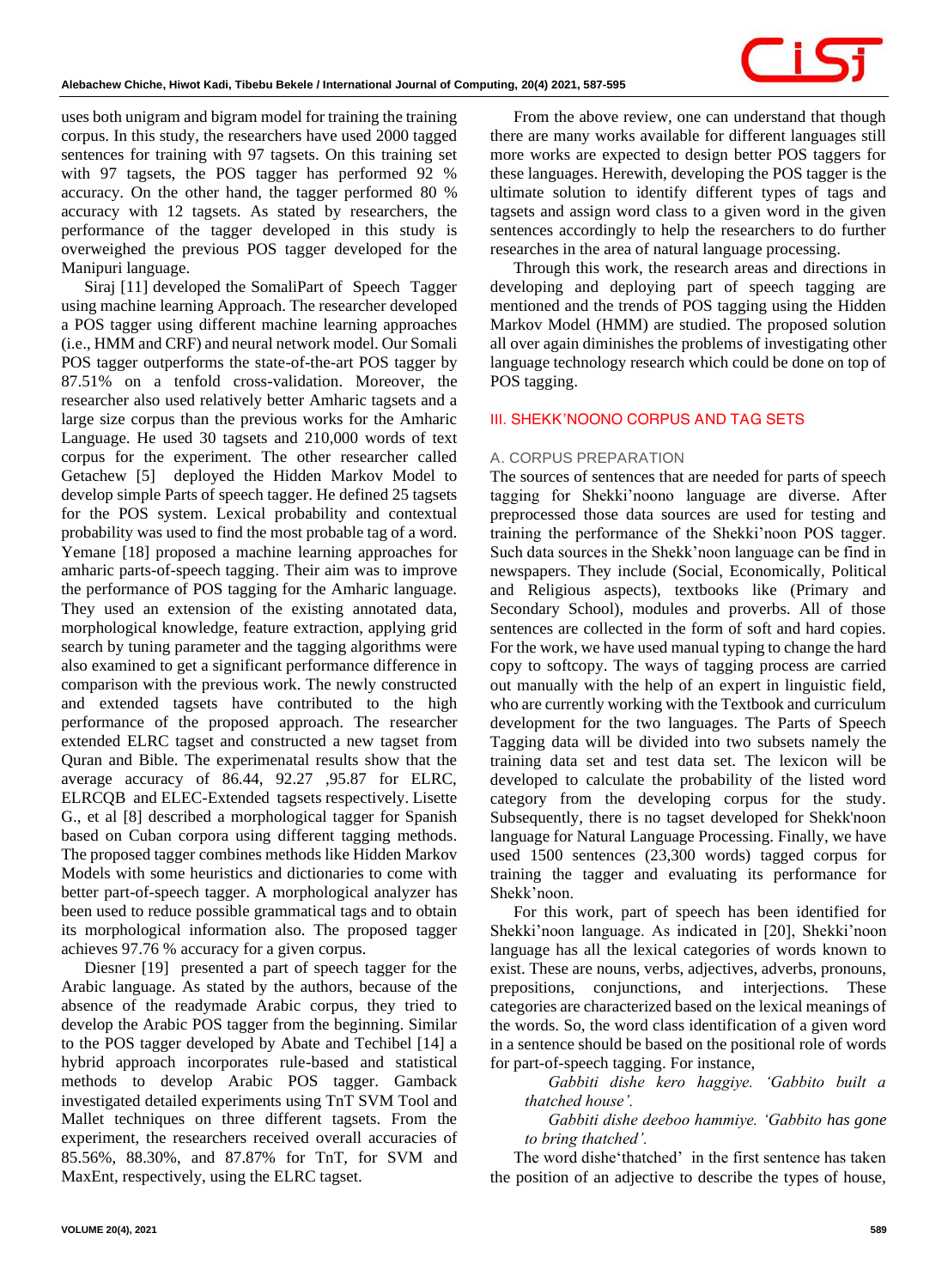whereas in the second sentence it has placed the position of a noun. So, even if the word is considered as a noun based on its lexical meaning, it can also be categorized in other categories based on its contextual position in the sentence.

As described in [20], in Shekki'noon the order of words in a sentence is subject-object-verb, commonly known as, subject-verb agreement. Let us illustrate it in the following sentence of Shekki'noono.

*Gabbiti mit'o kut't'iye. 'Gabbito cut a tree*.

In this sentence, Gabbito is a subject, mit'o 'tree' is an object, and kut't'iye 'cut' is a verb.

As indicated above, if words are not arranged in their appropriate places in a sentence, their messages will also be vague or will have no meaning at all. For instance, while the sentence *Amuuri bi nuuche iida waahane* 'Amuuri came with her friend' is correctly written following the order subject – object – verb of the language, the sentence iida waahane Amuuri bi nuuche 'with came Amuuri with a friend' written in the order verb-subject-object which do not follow the right order of words.

# *B. TAG SETS*

As we have discussed before, for Shekk'noon language there is no work done in part of speech tagging. Because of this there is no identified and described tagset that can be directly used for such kinds of research works. However, identifying and describing the tagset for any language is tedious and time-consuming we have tried to identify and describe available tagset in Shekk'noon language.

Here we have tried to identify and describe 41 tags. In Table 1. sample tags are presented with their descriptions.

| N <sub>0</sub> | Tags           | <b>Word class</b>            |  |  |
|----------------|----------------|------------------------------|--|--|
|                |                |                              |  |  |
| $\mathbf{1}$   | N              | Noun                         |  |  |
| $\overline{c}$ | <b>NPRE</b>    | noun including attached with |  |  |
|                |                | preposition                  |  |  |
| 3              | <b>VPREP</b>   | verb with preposition        |  |  |
| $\overline{4}$ | <b>NSUF</b>    | noun with suffixes           |  |  |
| 5              | <b>PRON</b>    | Pronoun                      |  |  |
| 6              | <b>PRONSUF</b> | pronoun with suffix          |  |  |
| 7              | V              | Verb                         |  |  |
| 8              | <b>VSUF</b>    | Verb with suffix             |  |  |
| 9              | ADJ            | Adjective                    |  |  |
| 10             | <b>ADJSUf</b>  | adjective with suffix        |  |  |
| 11             | <b>PRE</b>     | Preposition                  |  |  |
| 12             | Q              | Questioning                  |  |  |
| 13             | <b>PRONPRE</b> | pronoun with preposition     |  |  |
| 14             | <b>VPRE</b>    | verb with preposition        |  |  |
| 15             | <b>ADV</b>     | Adverb                       |  |  |
| 16             | <b>ADVPREP</b> | adverb with preposition      |  |  |
| 17             | <b>CONJ</b>    | Conjunction                  |  |  |
| 18             | <b>CN</b>      | <b>Cardinal Number</b>       |  |  |
| 19             | ON             | <b>Ordinal Number</b>        |  |  |
| 20             | <b>PUNC</b>    | punctuation                  |  |  |

**Table 1. Sample Tagset**

As indicated above, if words are not arranged in their appropriate places in a sentence, their messages will also be vague or will have no meaning at all. For instance, while the sentence *Amuuri bi nuuche iida waahane* 'Amuuri came with her friend' is correctly written following the order subject – object – verb of the language, the sentence iida waahane Amuuri bi nuuche 'with came Amuuri with a friend' written in the order verb-subject-object which do not follow the right order of words.

# **IV. Methods and Techniques**

Much of the previous works in POS tagging has been focused to resource-rich languages like English, Arabic and French. But most of African languages like Shekki'noono have received too little attention so far. Among the most common under-resourced languages is Sheki'noon Language. This fact motivates us to implement a generic POS tagger for Shekki'noono. The significant contribution of this work is presented by: (1) standard corpus construction, (2) developing a POS Tagger, (3) comparing the proposed and related works. In addition, we release a new dataset of Shekki'noono language. In this work, we mainly used hidden Markov model for developing the POS tagger.

# *A. HIDDEN MARKOV MODEL*

HMM approach was deployed for developing POS tagger since it does not need detail linguistic knowledge of the language like other methods such as rule based approach. Viterbi algorithm is used for HMM implementation. Commonly, the task of POS tagger developments starts with splitting the corpus into training and test sets. First, we train the HHM using the training set. And then we used the test set for evaluating the overall performance of the POS tagger. The architecture of the proposed approach is presented in Figure 1.



Figure 1 Architecture of the proposed POS tagger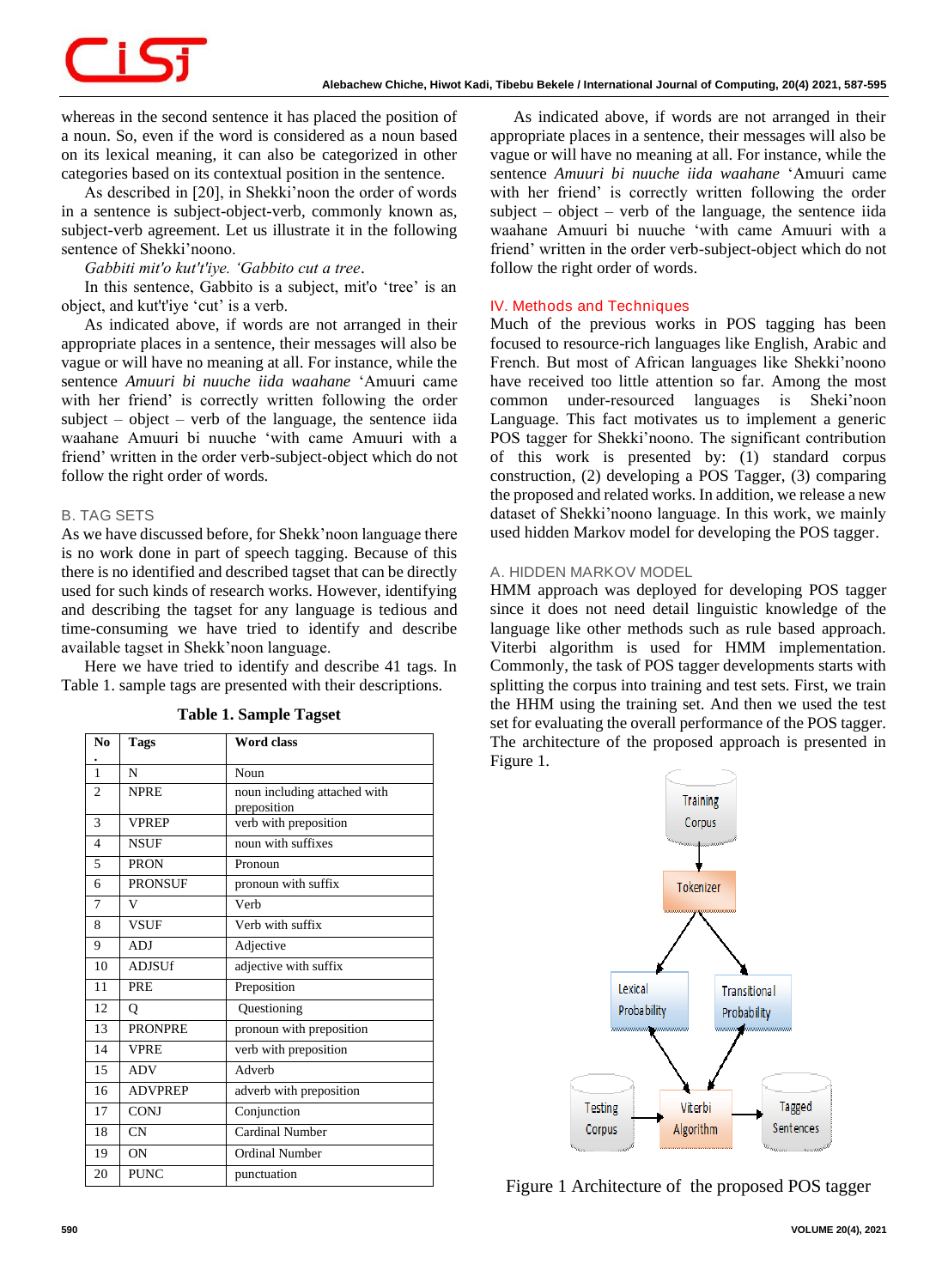

# **V. Lexical Analysis**

Lexicons are prepared for both the lexical and the transitional probabilities of the training corpus. From this, both lexical and transitional probability of each word is computed for each tag. Table 2 shows the lexicon disctribution of the corpus.

**Table 2. Sample of lexicon distribution**

|                         | N                | <b>PRO</b>     | <b>ADJ</b>     | AD             | $\mathbf v$ | $_{\rm CO}$    | PO <sub>1</sub> | <b>Other</b> Total |      |
|-------------------------|------------------|----------------|----------------|----------------|-------------|----------------|-----------------|--------------------|------|
|                         |                  | N              |                | v              |             | NJ             | S               | S                  |      |
| Hetti                   | $\overline{0}$   | 0              | $\overline{2}$ | 20             | 39          | $\overline{0}$ | $\overline{0}$  | .                  | 61   |
| <b>Boono</b>            | $\boldsymbol{0}$ | 189            | 1              | 1              | $\theta$    | $\overline{0}$ | 63              | .                  | 254  |
| Bara                    | $\overline{0}$   | $\overline{0}$ | 53             | $\overline{0}$ | $\theta$    | 1              | $\overline{0}$  | .                  | 54   |
| Tuna                    | $\overline{0}$   | $\overline{0}$ | $\overline{c}$ | $\overline{c}$ | 9           | $\theta$       | $\mathbf{0}$    | $\cdots$           | 13   |
|                         |                  |                |                |                |             |                |                 |                    |      |
| Ariiye                  | 5                | $\overline{0}$ | 26             | $\overline{0}$ | 1           | $\Omega$       | $\overline{0}$  | .                  | 32   |
| <b>Noono</b>            | 22               | 5              | $\overline{0}$ | $\theta$       | $\theta$    | $\theta$       | $\Omega$        | .                  | 27   |
| Beeti                   | $\overline{0}$   | $\overline{0}$ | 77             | $\overline{0}$ | 6           | $\overline{0}$ | $\theta$        | .                  | 83   |
| Kaamona                 | $\overline{0}$   | $\overline{0}$ | 3              | 1              | $\theta$    | $\theta$       | $\Omega$        | .                  | 4    |
| <b>Toommoo</b>          | $\overline{3}$   | $\overline{0}$ | 5              | $\overline{2}$ | $\theta$    | $\overline{0}$ | $\overline{0}$  | .                  | 10   |
| Wotta                   | 0                | $\overline{0}$ | $\overline{0}$ | 3              | 1           | 22             | $\mathbf{0}$    | .                  | 26   |
| $\bullet\bullet\bullet$ | .                |                | .              | .              | .           | .              | .               | .                  | .    |
| <b>Total</b>            | 1377             | 710            | 3149           | 458            | 209         | 191            | 293             |                    | 8269 |

#### *A. LEXICON PROBABILITY*

As presented in Table 3 the lexicon probabilities of the tagger are computed by using a statistical method and it contains every word within the training corpus associated with its most frequent tag.

**Table 3. Sample lexical probabilities** 

| Words with their tags | Lexical Probabilities |
|-----------------------|-----------------------|
| P(hetti/V)            | 0.019                 |
| p(boono/PRON)         | 0.266197              |
| p(tuna/V)             | 0.00430416            |
| p(bara/ADJ)           | 0.0168307             |
| p(noono/N)            | 0.0159767             |
| p(wotta/CONJ)         | 0.11518324            |

For example, the lexical probability of the word "hetti" tagged with V within the lexicon distribution is computed as:

C (hetti,  $V$ ) =24,  $C (V) = 611$ So P (hetti/V) = C (hetti, V)/ C (V)

 $=24/611 = 0.019$ 

#### *B. TRANSITIONAL ROBABILITIES*

Shek'noon POS tagger deployed bigram to calculate the transitional probabilities of the lexicon corpus. So, the transitional probabilities, which are presented in Table 4, of the lexicon are computed by considering the information of the sequence of word-class category preceded by other categories. So, P  $(t|t-1)$  is used to compute transitional probabilities of lexicon corpus, where t is part of speech categories.

# **Table 4. Sample transition probability**

| <b>Bigram</b> categories | <b>Probabilities</b> |
|--------------------------|----------------------|
| P(ADJ/N)                 | 0.326                |
|                          |                      |
| P(NSUF/CONJ)             | 0.042                |
| P(CONJ/S)                | 0.11                 |
| P(CONJ/NUM)              | 0.033                |
| P(CONJ/PRE)              | 0.068                |
| P(VPRE/POS)              | 0.017                |
| P(NPRE/PRE)              | 0.045                |
| P(N/S)                   | 0.082                |
| P(NPRE/V)                | 0.019                |
| P(ADv/ADJ)               | 0.03                 |
| P(N/PRE)                 | 0.059                |
| P(VSUF/ADJ)              | 0.014                |

For example, count  $(ADJ, N) = 325$  and count  $(N)$ =996.Therefore, the transitional probabilities for P (ADJ/N)  $=$ count (ADJ, N)/ count (N)  $=$ 325/996  $=$ 0.326.

# **VI. EXPERIMENTS AND RESULTS**

#### *A. DATA*

The data set used for training and evaluation is the manually tagged shekkonnno corpus. The Shekki'nono corpus contains 1500 senetences collected from over years from different domains. Every word within in the corpus is annotated with at least one tagset out of 41 possible handcrafted tags. It is implemented by splitting the data. For evaluation purpose of the tagger we have created a "standard" set of folds for the corpus. So, the "standard" folds are created by cutting the corpus into 10 pieces, each of the folds is about 1,500 words in sequence, while making sure that each piece contains full sentences (rather than cutting off the text in the middle of a sentence). Thus, the folds represent even splits over the corpus, to avoid tagging inconsistencies, but the sequences are still large enough to potentially make knowledge sources such as n-grams useful.

The resulting folds on average contain 23,066 tokens. Of those, 89.2% (20,574) are known, while 10.8% (2,491) are unknown, that is, tokens that are not in any of the other nine folds (if those were used for training, in a 10-fold evaluation mode). Then the experiments were conducted on the prepared folds. Here the performance of the tagger on the individual test sets has been calculated. To do so the count of words in the test set and the correctly tagged words in the standard folds were considered. Then the POS tagger was evaluated by matching the previously tagged output of the standard fold with the standard test set.

# *B. ALGORITHM FOR IMPLEMENTING HMM*

For this work, the Viterbi algorithm of the hidden Markov model has been used to develop Shekk'noon POS tagger. The Viterbi algorithm needs the steps for searching and identifying one complete route The process continues till all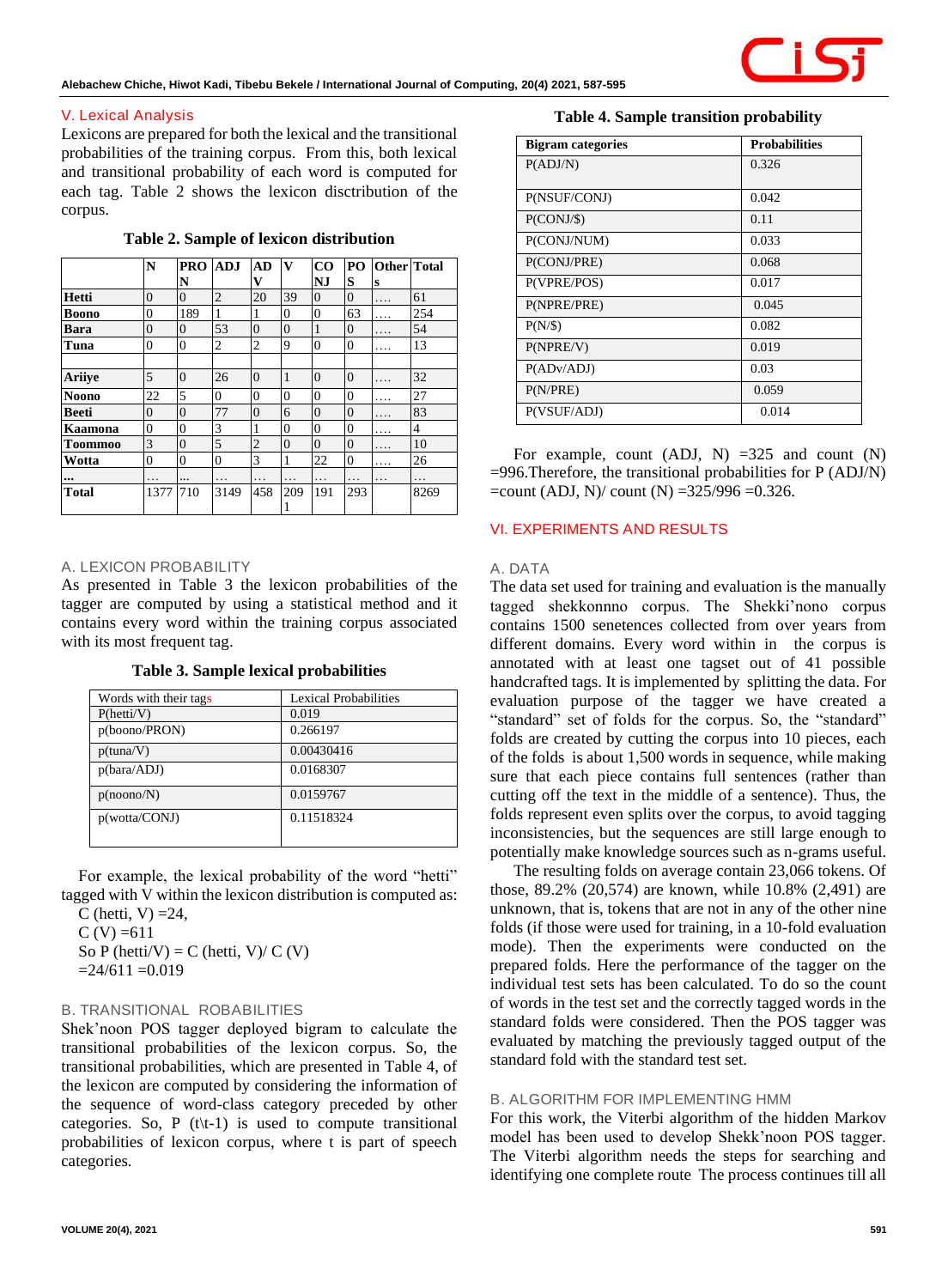sequences of words in a sentence. The syntax is described as follows.

Let  $T = #$  of part-of-speech tags  $W = #$  of words in the sentence

for  $w = 2$  to W

for  $t = 1$  to  $T$ 

Score  $(t, w) = P(Wordw/Tagt) * MAXj=1, T(Score(j, w-$ 1) \*  $P(Tagt/Tagi)$ 

BackPtr(t, w) = index of j that gave the max.

This step is used for tagging processes for each word sequence depending on the information of variable *BackPtr*. It processes by iterating the *BackPtr variable* that holds the pointer of better category for each word squence in the sentence. The syntax of the process is described below.

Let  $T =$  number of part-of-speech tags  $W =$  number of words in the sentence

 $Seq(W) = t$  that maximizes  $Score(t, W)$ 

for  $w = W-1$  to 1

 $Seq(w) = BackPtr(Seq(w+1), w+1)$ 

Zero(0) probabilities for transition and lexical are avoided by including the words that are newly faced during validation to the confusion matrix and tagging them as "UNK".

This indications to the lexical probabilities differ from zero for new words. Next to this, transition probabilities that comprise the UNK tag have not been seen previously and therefore equal  $zero(0)$ , thus ending the propagation of the most likely paths through the pattern. To solve this problem, it is assigned a minimum probability (minprb) to the affected probability transitions:  $P(t|t=UNK) = minPrb$  and  $P(t=UNK)$  $| t$ ) = minPrb.

Unknown (UNK) words are passed to a post-processing repetition that deploys a set of rules to re-annotate unknown (UNK) words with an appropriate part-of-speech. Following this technique, it is analyzed unknown (UNK) words that are received from multiple evaluation steps in order to get uniformities in their relationship with certain part-of-speech. On the basis of this analysis technique, we implemented four orthographic rules for tagging unknown (UNK) words. It is assumed that these rules are not created to be corpus-specific only, but also to be applicable for general use, for instance, words comprising a digit are to be tagged as numbers (D). Words which are capitalized are tagged as singular proper nouns (SPN). And also words that are ending in one out of 16 derivational or inflectional endings are to be tagged with the corresponding part-of-speech (for instance, words ending with "ing" are tagged as gerund (VG)). Finally, it is decided that every remaining unknown (UNK) word is annotated as noun (N). This result confirms the findings in [4, 11, 21], which were proposed for similiar language family like afaan Oromo and Somali language.

And the performance of the tagger was tested based on two ways. For experimenting HMM, the whole training corpus was segmented into ten equivalent sizes (each size is 10% of the total training data set). The performance of the POS tagger was evaluated by the first 10% of the data set and repeating the process by adding 10% of training data set to the previous data until the entire training corpus is used.

In the first experiment, the performance of the tagger is evaluated on the portion of the training data set. For the total data set 20% of the corpus is chopped for testing and 100% (including the test set) is used for training.

As a result, the performance of the POS tagger (Table 5) shows 78.05 % correctly tagged words out of the total 4513 words.

**Table 5. Validating the Tagger with 20% Test Set**

| Words | Correctly tagged Incorrectly<br>tagged words | Accuracy<br>in Percent |
|-------|----------------------------------------------|------------------------|
| 3522  | 991                                          | 78.05%                 |

In the second type of performance analysis, the tagger is repeatedly trained and tested following tenfold crossvalidation as shown in the following examples. The following example shows how bigram tagger works.

**Standard test set 1** is: **<s> /<s>** Ikka /ADJ nooneesse /NPOS **ditte /ADJ** wuro /N bari\_bara /ADJ noononoshi /NSUF tune /V toyoo /NSUF boono /PRON bedigaa /VPRE noono /N shiijjaye /ADV hetiyaye /V. /PUNC </s> /</s>

**Experimental result 1** is:  $\langle s \rangle \langle s \rangle$ ADJ Ikka NPOS nooneesse**V ditte**N wuroADJ bari\_baraNSUF noononoshiV tuneNSUF toyooPRON boonoVPRE bedigaaN noonoADV shiijjayeV hetiyayePUNC.  $\langle$ s>  $\langle$ s>

From the above sentence of the standard test set, there is only one word tagged incorrectly. For example, the word "ditte" was tagged as "V" but the words must be tagged as "ADJ".

**Standard test set 2** is: <s> /<s> Noononoshi /NSUF biini /PRON dittabeetonoshi /ADJ gogabeeti /VPRE beeye /N ikkinattonashona /NSUFPRE, /PUNC **hajje /ADJ** geedonoshi /NSUF kaamona /NPRE tuk'iyo /V **boonoshissi /POS** beetone /V. /PUNC **</s> /</s>**

**Experimental result 2** is:  $\langle s \rangle$   $\langle s \rangle$  NSUF NoononoshiPRON biiniADJ dittabeetonoshiVPRE gogabeetiN beeyeNSUFPRE ikkinattonashonaPUNC, **POShajje**NSUF geedonoshiNPRE kaamonaV tuk'iyo**PRONPOS boonoshissi**V beetonePUNC. </s> </s>

The experimental result of standard test 2 shows that the word "hajje" is tagged as "POS", the word "boonoshissi" is tagged as "PRONPOS" but the word "hajje" must be tagged as "ADJ" and word "boonoshissi" as "POS" respectively.

To determine the performance of the tagger, we need to count the number of words which can be tagged correctly and incorrectly by the tagger.

As a result, the performance of the bigram tagger is presented in Table 6 as follows:

Based on the experimental results depicted in the above Table 6, the bigram tagger gives better performance with an average accuracy of 91.28% with correctly tagged words. After all, the bigram tagger is selected as a best-performed tagger to implement the HMM POS tagger for Shekk'noon language. So, based on the tagging accuracy, we can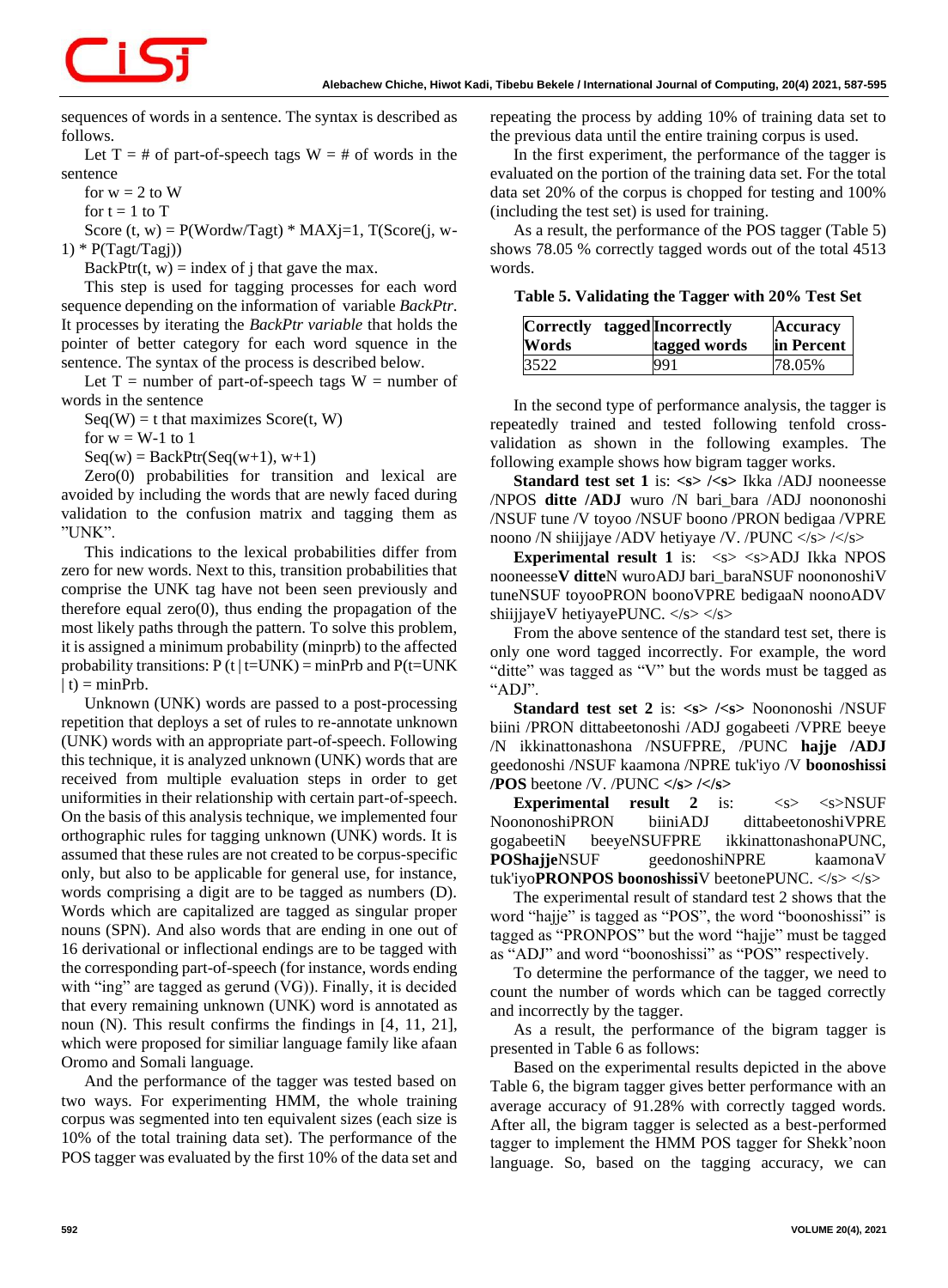

understand that the bigram tagger is a better performing tagger on the corpus prepared.

| Tested<br>on    | Count<br>оf<br>words | Correctl<br>y tagged<br>words | <b>Incorrect</b><br>ly tagged<br>words | <b>Accuracy</b> in<br>percent $(\% )$ |
|-----------------|----------------------|-------------------------------|----------------------------------------|---------------------------------------|
| Fold1           | 1524                 | 1396                          | 128                                    | 91.58                                 |
| Fold 2          | 1387                 | 1235                          | 152                                    | 89.03                                 |
| Fold 3          | 1423                 | 1287                          | 136                                    | 90.39                                 |
| Fold 4          | 1728                 | 1518                          | 210                                    | 87.80                                 |
| Fold 5          | 1472                 | 1398                          | 74                                     | 94.94                                 |
| Fold 6          | 1766                 | 1694                          | 72                                     | 95.90                                 |
| Fold 7          | 1392                 | 1253                          | 139                                    | 89.96                                 |
| Fold 8          | 1456                 | 1344                          | 112                                    | 92.27                                 |
| Fold 9          | 1654                 | 1582                          | 72                                     | 95.63                                 |
| Fold 10         | 1348                 | 1151                          | 197                                    | 85.33                                 |
| <b>Accuracy</b> |                      | 91.28                         |                                        |                                       |

**Table 6. The Bigram accuracy of Shek'noon POS tagger**

In general, different experiments were conducted for Shekki'noono HMM POS tagger. As a result, different performances are obtained from the experiments. To sum up, the Sheki'non POS tagger result shows that it assigns 13,858 (91.28 %) words correctly as tagged in the training set and 1,292 (8.82 %) words are tagged incorrectly different from the tag assigned in the training set. These performances are registered on the prepared testing set for Shekki'noono HMM POS taggers. A performance comparison for Shekki'noono HMM POS tagger indicates that it is better in terms of accuracy with the tenfold evaluation method. From the above performance analysis one can understand that if there are more data sets incorporated for training and testing, it may be possible to get higher performances than the archived performance results.

The proposed system has scored an average accuracy of 91.28%. As of our knowledge, the performance of this proposed system has presented a promising result even though we have used the smallest of the corpus that have already been tagged.

To our knowledge, the main reason for getting low performance on some of the tag sets are: (1) our model is not incorporated a rule based approach to detect abnormalities, (2) since the language is under resourced, no standard corpus available, and (3) manual tagging might be prone to error during labeling task.

# **VII. COMPARISION WITH PREVIOUS WORKS**

To the best of our knowledge, no previous research works on POS tagging have been done for Shekkinono language. Therefore, we compared our proposed system with the prior POS-tagging model which is researched in language grouped into similar with Shekki'noono language family. Among these grouped languages, [4, 21] an Afaan Oromo POS tagger has been proposed using Hidden Markov Model (HMM) for Afaan Oromo language. The highest POS tagging accuracies have been achieved by HMM model. The HMM achieved an average accuracy of 90.77% on a tenfold cross-validation. On the other hand, a hybrid approach using Hidden Markov Model and rule based approach was proposed to develop a part of speech tagger for Kefinoono [15]. So, HMM tagger and rule based taggers are trained on 90 % the 354 sentences. The experimental result shows that Hybrid, HMM and rule based taggers achieved 80.7%, 77.19 and 61.88 % of accuracy respectively.

Also, the Somali POS tagger [11] was proposed using HMM, CRF, and neural networks for part-of-speech tagging for Somali language. The highest accuracies have been registered by all three HMM, CRF, and neural networks. All the three taggers achieved an average accuracy of 87.51 % on a tenfold cross-validation while under the same conditions.

Although we did not have any standardized and large size labeled corpus available for Shekki'noono, our proposed model outperforms better than proposed works for Somali, Kefinoono and Afaan Oromo with an average accuracy of 91.28%.

#### **VIII. CONCLUSION AND FURTHER WORKS**

Part of speech tagging is the process of assigning words within sentences with their corresponding part of speech or word categories. It is a hot research area in the field of natural language processing for different languages. Moreover, part of speech tagging can be conceived as the problem of assigning part of speech tags to a word in a sentence. This problem can be solved using different techniques among which the HMM-based approach is assumed to be one of the familiar approaches for implementing part of speech tagger. POS tagging is an initial stage of language technology, text analysis like information retrieval, machine translation, text to speech synthesis, information extraction, etc. The importance of the problem focuses on the fact that the POS is one of the first stages in the process performed by various natural language processing works. There are different approaches to address the problem of assigning a part of speech (POS) tag to each word of a sentence. Here, we have prepared for the Shekki'noono corpus and a tagset for the collected corpus with the help of linguistic experts. This work has implemented the Hidden Markov Model (HMM) to assign parts of speech. We have conducted experiments on the collected corpus using the bigram model. To conduct the experiments the corpus has been divided into two sets (training set and testing set) for testing and training purpose. The experiments tested using tenfold cross-validation evaluation mode attained an accuracy of 91.28% for Shekki'noono POS tagger. The second experiment was conducted using the percentage split evaluation technique by splitting the corpus into 80% training and 20% testing sets. In this experiment, the performance of the Shekki'noono POS taggers scores 78.05% Accuracy. So, the bigram tagger achieves better performances in tagging a given word using a tenfold cross-validation evaluation technique that checks the occurrences of words together with one word before.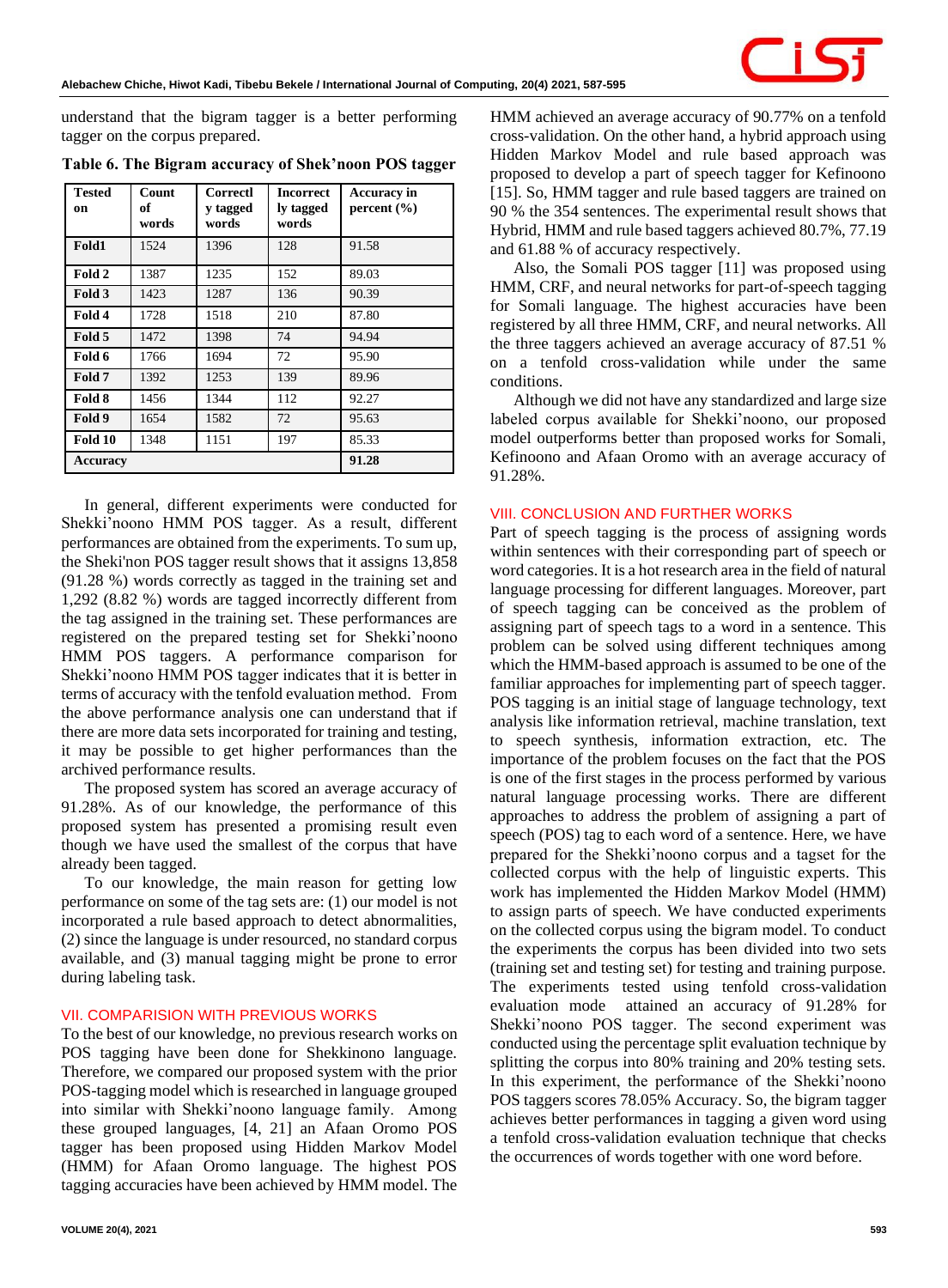# <u> 15</u>

Due to the limitations of the previous works and tagger explored in Shekki'noono language, the findings presented in this work can be used as a baseline for further research works in the area of parts of speech tagging. Further, tagging data with unknown words is also an essential need to handle in the tagger. When the system reaches an unknown word, the current tagger fails to propose a tag, since the system is not trained for that word and the tagging algorithm does not have enough intelligence to propose tags for untrained words and tags it as UNK.

In this work, a promising result is realized in developing Shekki'noono part of speech tagger for assigning a word classes to a given word. As a future research direction, the following issues are recommended. In this paper, we have been trying to present POS tagging for Sheki'noon using the HMM approach. In addition to exploring techniques other than HMM in POS tagging, it is also important to develop linguistic resources. There will not be major advances in Sheki'noon POS tagging the same stochastic methods unless the existing corpus is cleaned further or a new one is developed. This work can be extended by using more training and testing data and using a large tagset that can identify gender, number, tense, etc. by incorporating different features. And also it would be better to involve more language experts in manual labeling of the data. The present work is a beginning in Shekkinoono POS tagging. As a future work, the proposed approaches can be utilized to perform an evaluation on a larger corpus and carry out experiments using different methods for the existing corpus.

# **Data Availability**

The dataset used in this work is prepared from scratch for research purposes. So, the processed data obtained to support the findings of this work is available from the authors upon request.

#### **References**

- [1] B. A. Bilel and Y. Fethijarra, "Genetic approach tagging," *International Journal on Natural Language Computing (IJNLC)*, vol. 2, no. 3, pp. 1-12, 2013. [https://doi.org/10.5121/ijnlc.2013.2301.](https://doi.org/10.5121/ijnlc.2013.2301)
- [2] K. Deepika and J. Vinesh, "POS tagging approaches: A comparison," *International Journal of Computer Applications*, vol. 118, no. 6, pp. 32-38, 2015. [https://doi.org/10.5120/20752-3148.](https://doi.org/10.5120/20752-3148)
- [3] A. Tukur, K. Umar and S. A. S. Muhammad, "Parts-of-speech tagging of Hausa-based texts using hidden Markov model," *Dutse Journal of Pure and Applied Sciences (DUJOPAS)*, vol. 6, no. 2, pp. 303-313, 2020.
- [4] M. Getachew, M. Million, "Parts of speech tagging for Afaan Oromo," *Int J Adv Comput Sci Appl*, 2015. [https://doi.org/10.14569/SpecialIssue.2011.010301.](https://doi.org/10.14569/SpecialIssue.2011.010301)
- [5] Y. Getnet, *Unsupervised POS tagging for Amharic*, Master's Thesis, University of Gondar, Ethiopia, unpublished, 2015.
- [6] J. Singh, N. Joshi and I. Mathur, "Part of speech tagging of Marathi text abstract using trigram method," *International Journal of Advanced Information Technology*, vol. 3, no. 2, pp. 35-41, 2013. [https://doi.org/10.5121/ijait.2013.3203.](https://doi.org/10.5121/ijait.2013.3203)
- [7] D. Kumar, "Part of speech tagger for morphologically rich Indian languages: A survey," *International Journal of Computer Applications*, vol. 6, no. 5, pp. 1-9, 2010. [https://doi.org/10.5120/1078-1409.](https://doi.org/10.5120/1078-1409)
- [8] G. Lisette, P. Aurora and R. Leonel, "A proposal of a morphological tagger for Spanish based on Cuban corpora," *Proceedings of the*

*International Conference on Recent Advances in Natural Language Processing*, Borovets, Bulgaria, pp. 210-214, 2018.

- [9] Z. Fantahun, *Unsupervised Part of Speech Tagger for Amharic Language*, MSc. Thesis, Addis Ababa University, Addis Ababa, 2013.
- [10] A. J. P. M. P. Jayaweera, and N. G. J. Dias, "Hidden Markov model based on art of speech tagger for Sinhala language," *International Journal on Natural Language Computing (IJNLC)*, vol. 3, no. 3, pp. 9-23, 2014. [https://doi.org/10.5121/ijnlc.2014.3302.](https://doi.org/10.5121/ijnlc.2014.3302)
- [11] S. Mohammed, "Using machine learning to build POS tagger for under-resourced language: the case of Somali," *International Journal Information Technology*, vol. 12, pp. 717-729, 2020. https://doi.org/10.1007/s41870-020-00480-2
- [12] K. R. Singha, B. S. Purkayastha and K. D. Singha, "Part of speech tagging in Manipuri with hidden Markov model," *IJCSI International Journal of Computer Science*, vol. 9, no. 6, pp. 146-149, 2012.
- [13] B. Gamback, "Tagging and verifying an Amharic news corpus," *Proceedings of the Workshop on Language Technology for Normalisation of Less-Resourced Languages (SALTMIL8/AfLaT2012)*, 2012, pp. 79-84.
- [14] S. T. Abate and M. Y. Tachbelie, "Designing and creation of pronunciation lexicons for speech processing in under-resourced and morphologically rich languages: The case of Amharic," Project Report of a Google supported research, 2014.
- [15] Z. Mekuria, *Design and Development of Part-of-Speech Tagger for Kafi-Noonoo Language*, MSc. thesis, Addis Ababa University, School of Graduate Studies, College of Natural Sciences, Department of Computer Science, November, 2013. [https://doi.org/10.1007/978-3-](https://doi.org/10.1007/978-3-642-54906-9_17) [642-54906-9\\_17.](https://doi.org/10.1007/978-3-642-54906-9_17)
- [16] K. Yemane, Y. Kazuhide, M. Ashuboda, "Tigrinya part-of-speech tagging with morphological patterns and the new Nagaoka Tigrinya corpus," *Int J Comput Appl*, vol. 146, no. 14, pp. 975–987, 2016. [https://doi.org/10.5120/ijca2016910943.](https://doi.org/10.5120/ijca2016910943)
- [17] A. J. P. M. P. Jayaweera, and N.G.J. Dias, "Hidden Markov model based on art of speech tagger for Sinhala language," *International Journal on Natural Language Computing (IJNLC)*, vol. 3, no. 3, pp. 9-23, 2014[. https://doi.org/10.5121/ijnlc.2014.3302.](https://doi.org/10.5121/ijnlc.2014.3302)
- [18] Gashaw and H. L. Shashirekha, "Machine learning approaches for amharic parts-of-speech tagging," *Proceedings of the ICON-2018*, Patiala, India, pp. 69–74, 2018.
- [19] Diesn, "Part of speech tagging for English text data," School of Computer Science, Carnegie Mellon University, Unpublished, p. 1–8.
- [20] Bechiro, D. Ambo, Shekki'noone Fiinniiyeessona shicheesse sheero, Maasha, Shekka: unpublished, version 3, 2017.
- [21] T. Nedjo, D. Huang, X. Liu, "Automatic part-of-speech tagging for Oromo language using maximum entropy Markov model (MEMM)," *J Inf Comput Sci*, vol. 11, no. 10, pp. 3319–3334, 2014. [https://doi.org/10.12733/jics20103906.](https://doi.org/10.12733/jics20103906)



*ALEBACHEW CH. ZEWDU was born in Merhabete, Shewa, Ethiopia. He has received his B.Sc. In Information Systems from Hawassa University in 2012 and M.Sc. In Computer Networking from Jimma University in 2016. He is currently working as a lecturer in the College of Computing, Debre Berhan University. His current research interests include Network Security, Data*

*mining, and, Artificial intelligence, and data science. He has published more various research articles in these areas.*